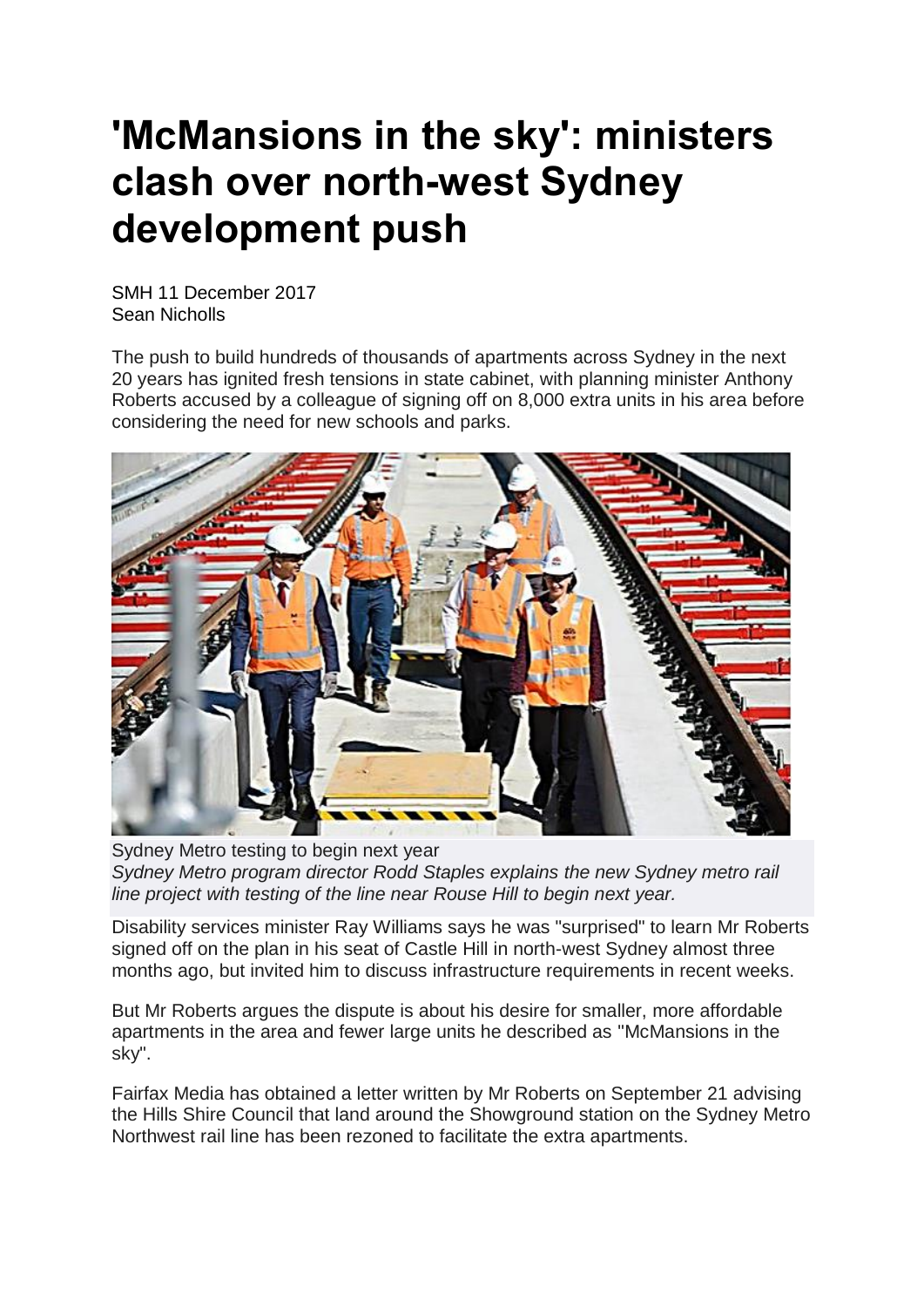

*Planning Minister Anthony Roberts is being accused of failing to ensure adequate local infrastructure. Photo: Daniel Munoz*

The Showground Station precinct sits within the Sydney Metro Northwest urban renewal corridor identified as a priority for development to help cope with the city's anticipated population growth.

It is understood the Showground Station rezoning was approved by the NSW Governor David Hurley at an executive council meeting last Wednesday.

But when contacted on Sunday, Mr Williams said: "I was very surprised to learn that the minister had signed off on this three months ago".

"The minister has invited me, together with the council and the Department of Planning, to numerous meetings in the past weeks to discuss matters in the Showground precinct, especially regarding parks and schools of which there still appears to be an omission," he said.

"It poses the question: why did he bother asking us to these meetings?"

In a column published in a local newspaper last week Hills Shire mayor Michelle Byrne said of the Showground Station precinct: "Currently the numbers planned for are not being accompanied by the infrastructure needed to support them".

However, Mr Roberts said it was "vital that development meets community expectations around local character, but also, provides housing stock that is affordable".

He said negotiations had focused on a planning instrument, SEPP 65, "which provides for standards around housing stock sizes that are feasible for development and importantly, affordable for first home buyers."